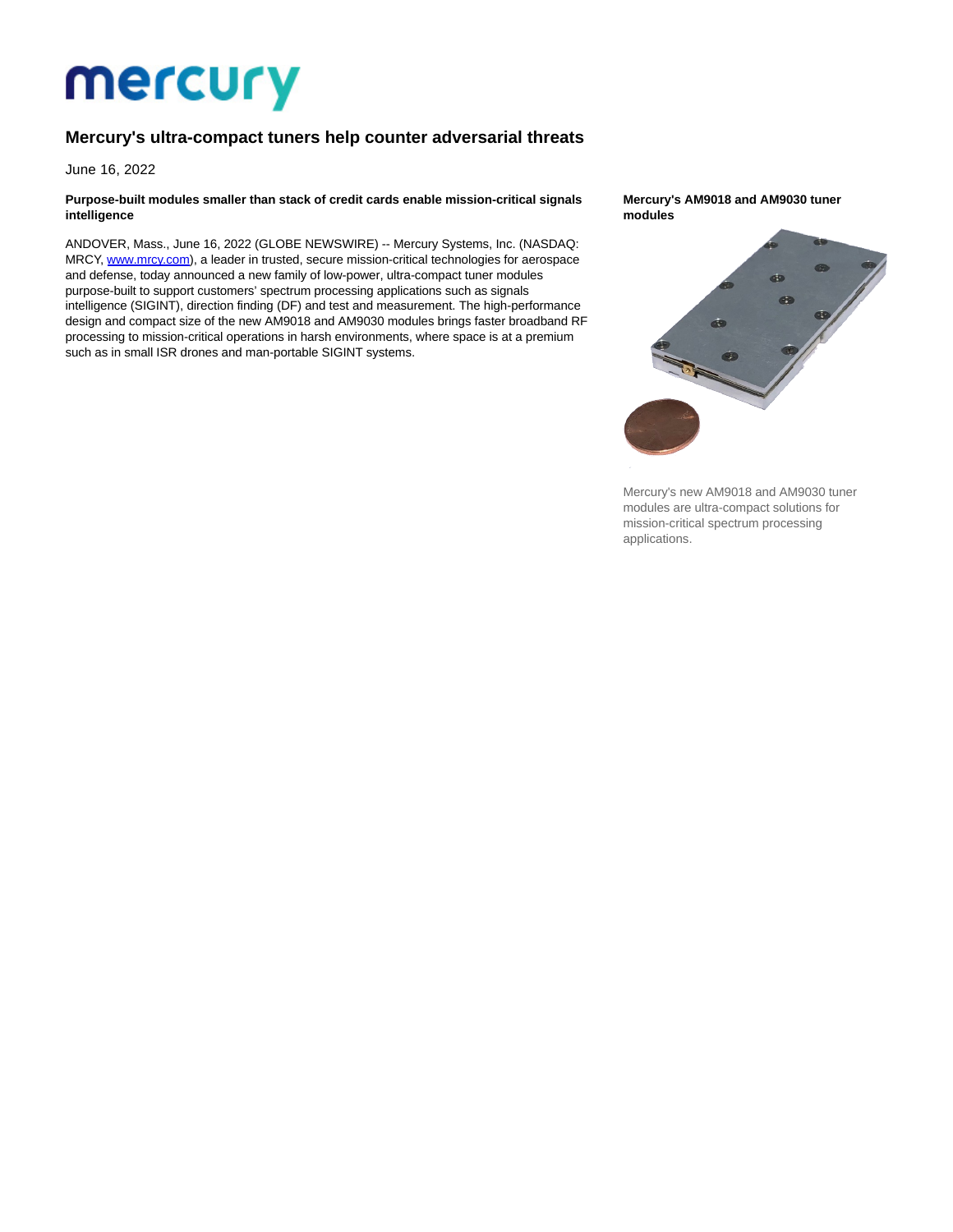

#### **Why It Matters:**

Mercury's innovative microwave technology provides the agile broadband RF needed so that SIGINT solutions can quickly identify and counter a target's electronic signals and communications.

"Our customers require broadband performance in a compact size for their processing-intensive SIGINT applications like electronics intelligence (ELINT)," said Clay Couey, senior director and general manager, Mercury Microwave. "By developing our own monolithic microwave integrated circuit (MMIC) devices, we can design very small tuners – approximately the size of a few credit cards – that enable customers to build signal collection platforms compact enough to fit in a UAV, directly supporting mission needs to counter adversarial threats."

Mercury's new, SWaP-optimized RF tuners leverage the Company's custom MMIC design capability resulting from their recent Atlanta Micro acquisition. These custom semiconductor devices, available as stand-alone products, allow maximum space savings and broadband performance.

#### **Built with MMIC technology for maximum SWaP optimization**

- Extremely low-power 2–18 GHz tuner module
- Ultra-compact form factor: approximately 1.4" x 3.0" x 0.3"
- 1 GHz instantaneous bandwidth for fast signal intercept
- Transmit (AM9030) and receive (AM9018) variants available

Mercury envisions, creates, and delivers innovative technology solutions purpose-built to meet their customers' most pressing high-tech needs. Visit [atlantamicro.com f](https://www.globenewswire.com/Tracker?data=kqGNjtbiHivGuamm8ufn0MoYEaT3ZEWuBkgPL8V7rvNj2_vhYN7Y8W0Dwe074-xmXK2ESOnCW7FOeTamWGYlMWJnf3fhMbT2GXktIH5Qbfo=)or more information or contact Mercury at (866) 627-6951 or rf.microwave@mrcy.com.

### **Mercury Systems – Innovation That Matters®**

Mercury Systems is a global commercial technology company serving the aerospace and defense industry. Headquartered in Andover, Mass., the company delivers trusted, secure open architecture processing solutions powering a broad range of mission-critical applications in the most challenging and demanding environments. Inspired by its purpose of delivering Innovation that Matters, By and For People Who Matter, Mercury helps make the world a safer, more secure place for all. To learn more, visi[t mrcy.com,](https://www.globenewswire.com/Tracker?data=A_q7qmU0cSpx5Hr0xQtf62sPObxETCTw9moAKpHnXX4lHoA8vMvTSUqk4CmNI0oDq8ubwX7nlljTat-HHm7tQKvmobACf32rUBQE0SNx88sAj2ATvt9wXAeWHbBn3W7VrXpO2a-q6RuH8rD2WMTrlT48_DY12dWCj98YFD8-YO_pk-qRPn2e8RPD6DFb0njVEmEVtEzNsjYpuzDmYetrGQ==) or follow us o[n Twitter.](https://www.globenewswire.com/Tracker?data=hjTN-wvYXbgqs9xoi34vxqh4yODDAFbUfIbX2OuafPeA4OQFvY8KVoXYpqtTYDGz2Ek8oVqZlhho9CXej3nlFw==)

#### **Forward-Looking Safe Harbor Statement**

This press release contains certain forward-looking statements, as that term is defined in the Private Securities Litigation Reform Act of 1995, including those relating to the products and services described herein and to fiscal 2022 business performance and beyond and the Company's plans